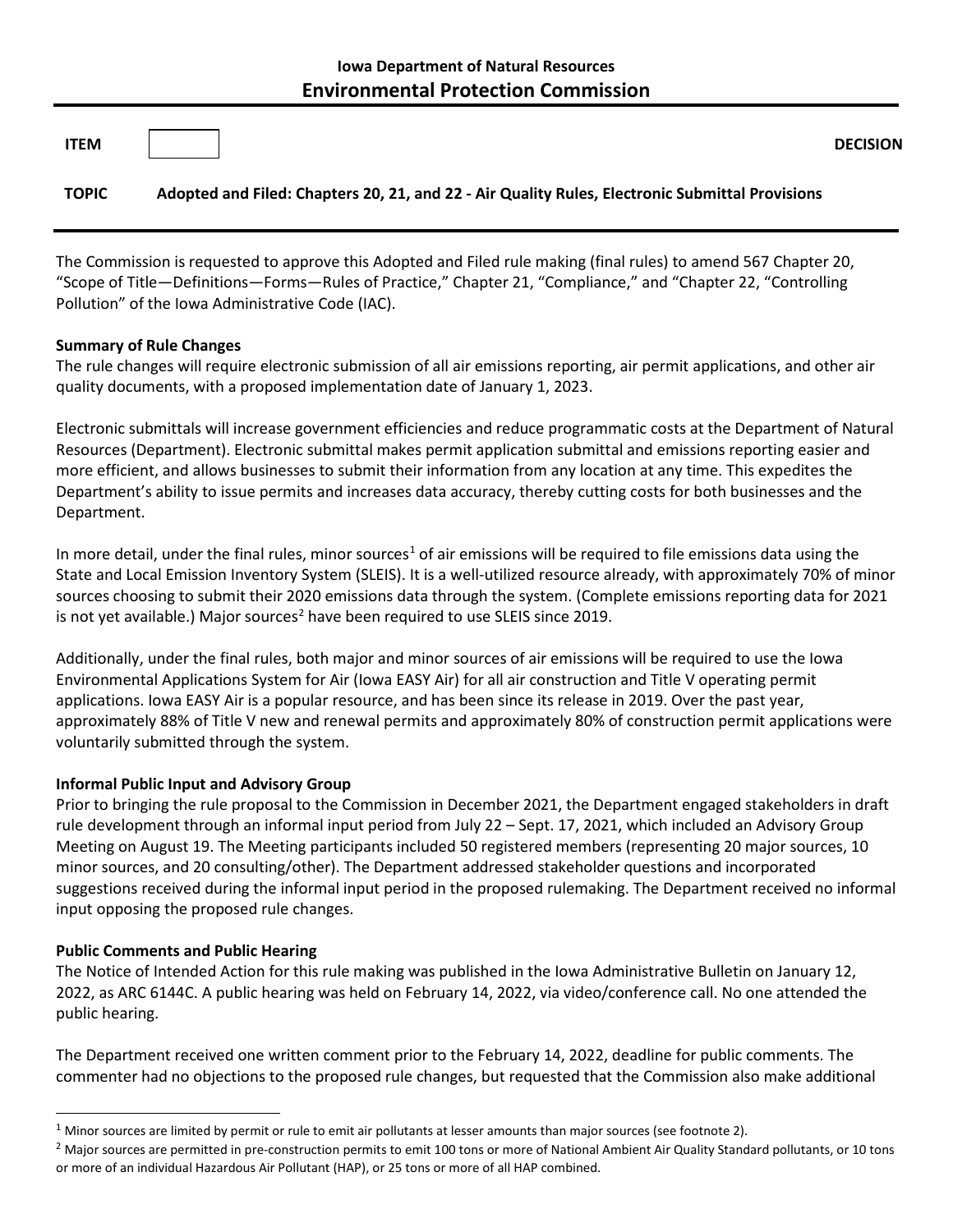rule changes to allow stack test reports and notifications to be submitted electronically. The Department is recommending that the additional suggested rule changes not be made at this time because, in the case of stack test reports, reviewing these reports electronically would add significant time and effort to the Department's review process. Please see the attached Public Participation Responsiveness Summary for more information.

In addition, the Department is recommending one administrative change from the Notice of Intended Action to correct an outdated address (see Item 4 of the attached Adopted and Filed rule making).

Christine Paulson, Environmental Specialist Senior Program Development and Support Section, Air Quality Bureau Environment Services Division

Memo date: February 28, 2022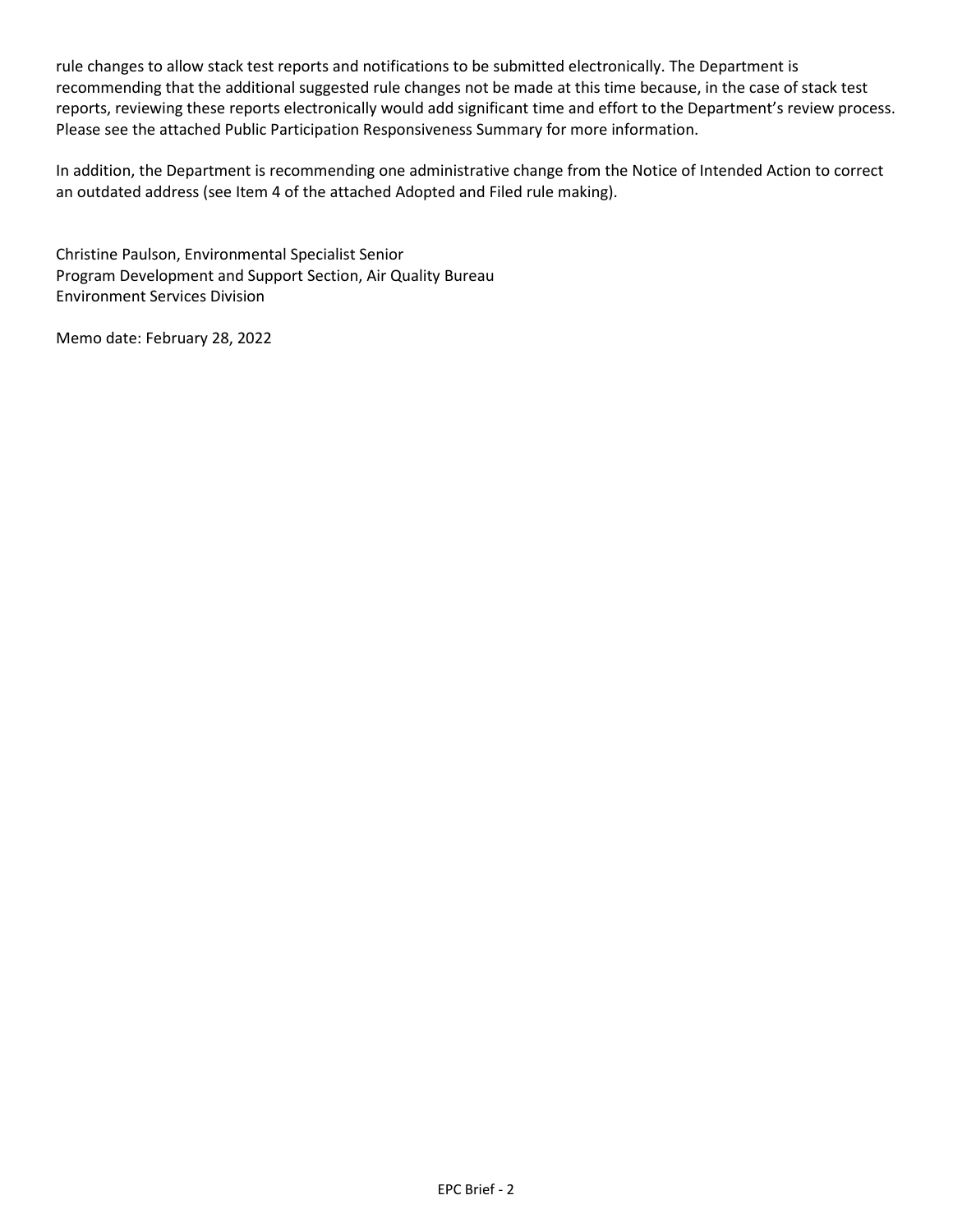# **ENVIRONMENTAL PROTECTION COMMISSION [567] Adopted and Filed**

#### **Rule making related to air quality**

The Environmental Protection Commission (Commission) hereby amends Chapter 20, "Scope of Title—Definitions," Chapter 21, "Compliance," and Chapter 22, "Controlling Pollution," Iowa Administrative Code.

## *Legal Authority for Rule Making*

This rule making is adopted under the authority provided in Iowa Code section 455B.133 and 455B.134.

## *State or Federal Law Implemented*

This rule making implements, in whole or in part, Iowa Code sections 455B.133 and 455B.134.

## *Purpose and Summary*

Collectively, Chapters 20 through 22 regulate air pollution. This rule making will require the electronic submittal of all air emissions reporting, air permit applications, and other air quality documents. In brief, electronic submittals will increase government efficiencies and reduce programmatic costs of the Department of Natural Resources (Department). Electronic submittals allow permit applications and emissions inventories to be filed from any location at any time. Electronic submittals also enable Department staff to timely review and process the submittals regardless of the staff's work location. In tandem, this change removes the delays and costs inherent in mailing and scanning paper documents.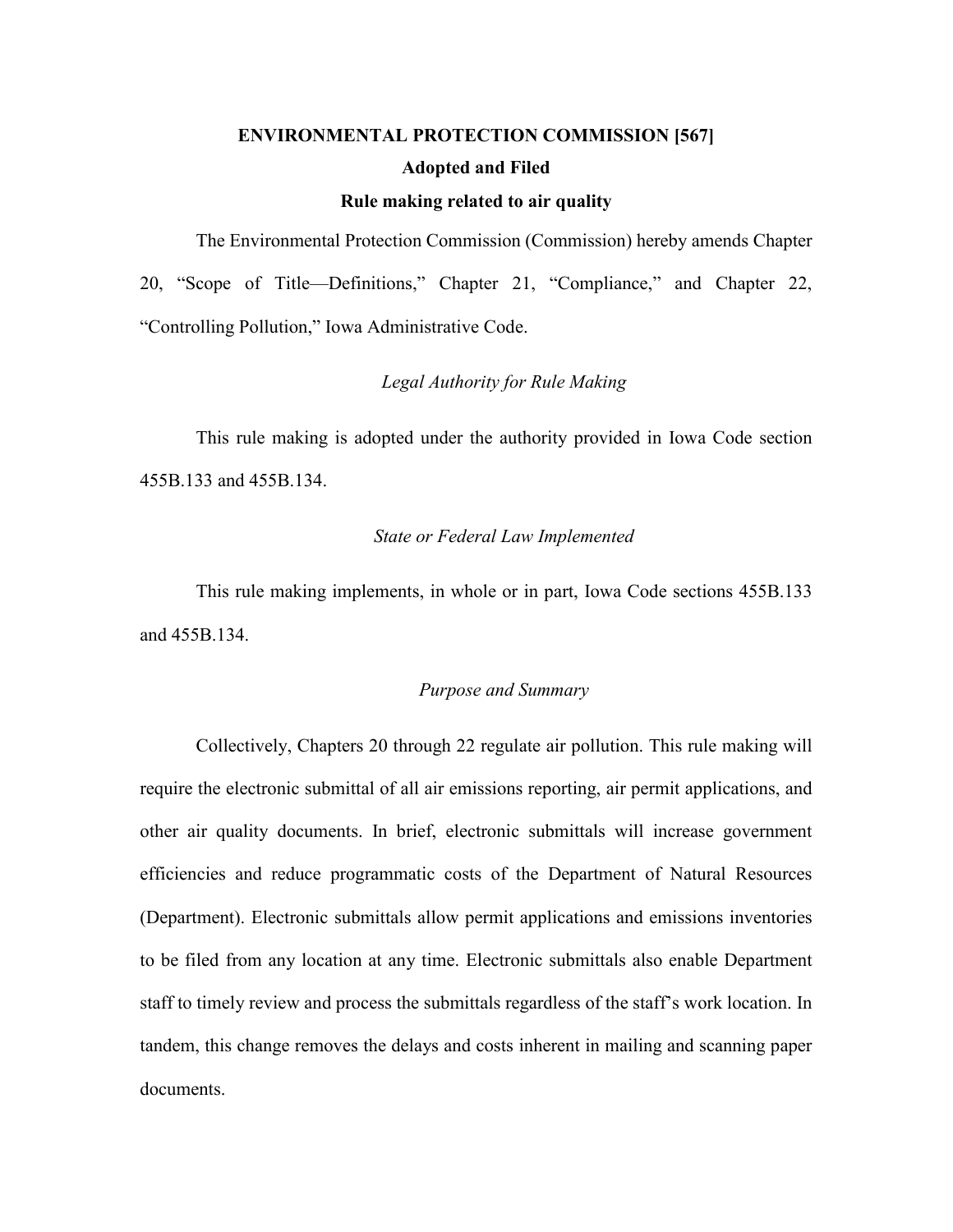In more detail, under the rule making, minor sources of air emissions will be required to file emissions data into the State and Local Emissions Inventory System (SLEIS). SLEIS is a well-utilized resource already, with approximately 70 percent of minor sources choosing to submit their 2020 emissions data through the system. (Complete emissions reporting data for 2021 is not yet available.) Major sources have been required to use SLEIS since 2019.

Emissions inventory data collection and analysis are critical to understanding and improving Iowa's air quality. Having all emissions data in one electronic system makes it easier for the Department to track data, report to the national emissions inventory, and respond to external and internal requests for emissions data. For several years, all paper emissions inventories have been manually entered into SLEIS by Department staff. Staff data entry of paper inventories can be time consuming and costly. A fully electronic submission system will eliminate the need for manual entry, freeing up support staff to work on other tasks.

Similarly, under the rule making, both major and minor sources of air emissions will be required to use the Iowa Environmental Application System for Air (Iowa EASY Air) for all air construction and Title V operating permit applications. Iowa EASY Air is also a popular resource and has been since its release in 2019. Over the past year, approximately 88 percent of Title V new and renewal permits and approximately 80 percent of construction permit applications have been voluntarily submitted through the system.

Iowa EASY Air makes air construction and Title V operating permit application preparation and other submissions easier and more efficient for the regulated community.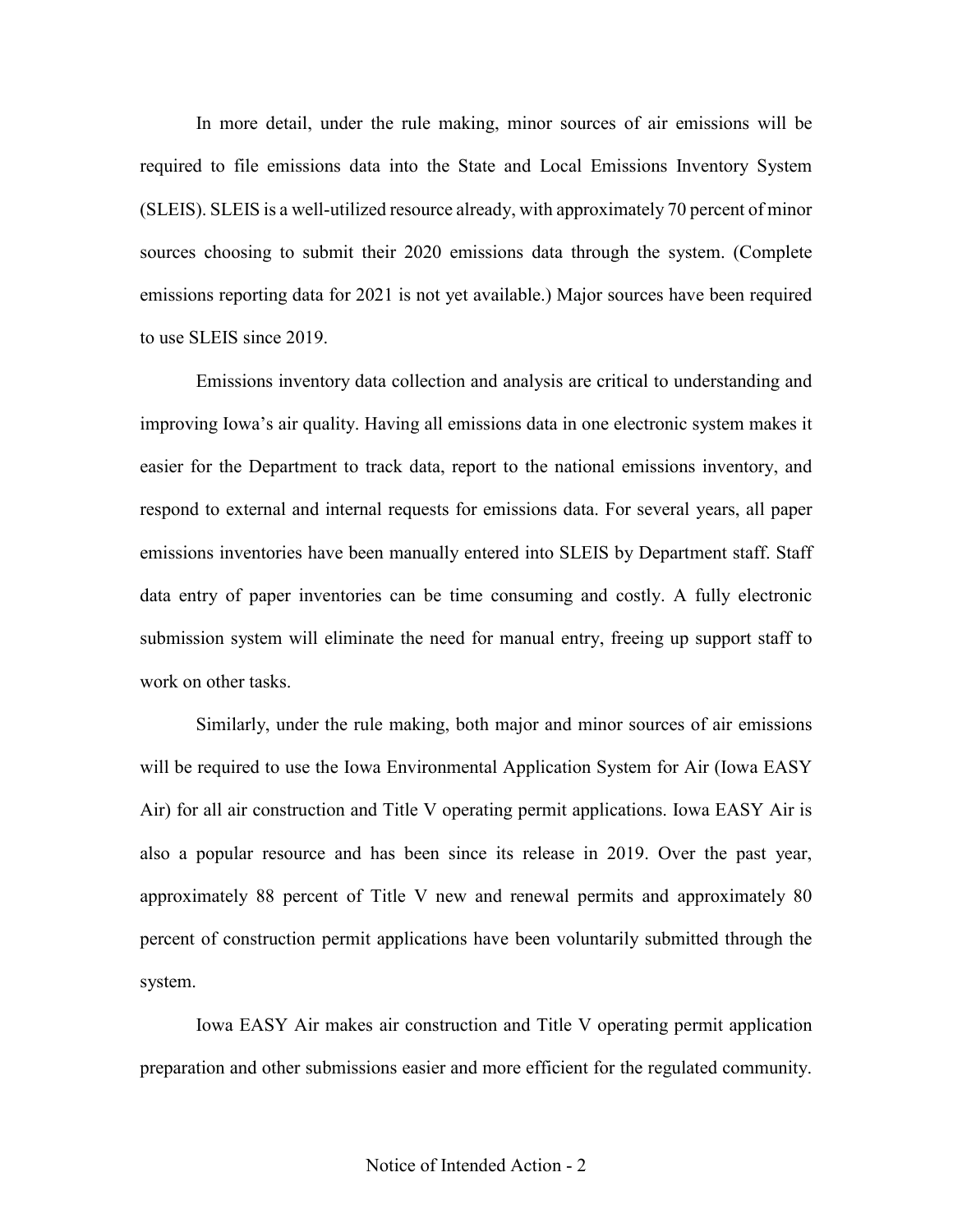The Department issues over 2,000 air quality permits every year. Over time, Iowa EASY Air has increased the Department's permit review and issuance rate and data accuracy, thereby cutting costs for both applicants and the Department. Additionally, data available in Iowa EASY Air supplies the Department's downstream electronic systems, helping to lessen the data entry burden by industry and the Department.

The Department will continue to offer training, outreach, and help desk assistance to all system users.

## *Public Comment and Changes to Rule Making*

Notice of Intended Action for this rule making was published in the Iowa Administrative Bulletin on January 12, 2022, as **ARC 6144C**. A public hearing was held on February 14, 2022, at 1 p.m. via video/conference call. No one attended the public hearing.

The Department received one written comment prior to the February 14, 2022, deadline for public comments. The commenter had no objections to the proposed rule changes, but requested that the Commission also revise Chapters 20 and 25 in order to allow stack test reports and notifications to be submitted electronically. The Commission is not making the additional suggested rule changes at this time because, in the case of stack test reports, reviewing these reports electronically would add significant time and effort to the Department's review process. The Department's public participation responsiveness summary is available from the Department upon request.

In addition, the Commission is making one administrative change from the amendments published under the Notice of Intended Action to correct an outdated address in subrule 22.105(1) (Item 4).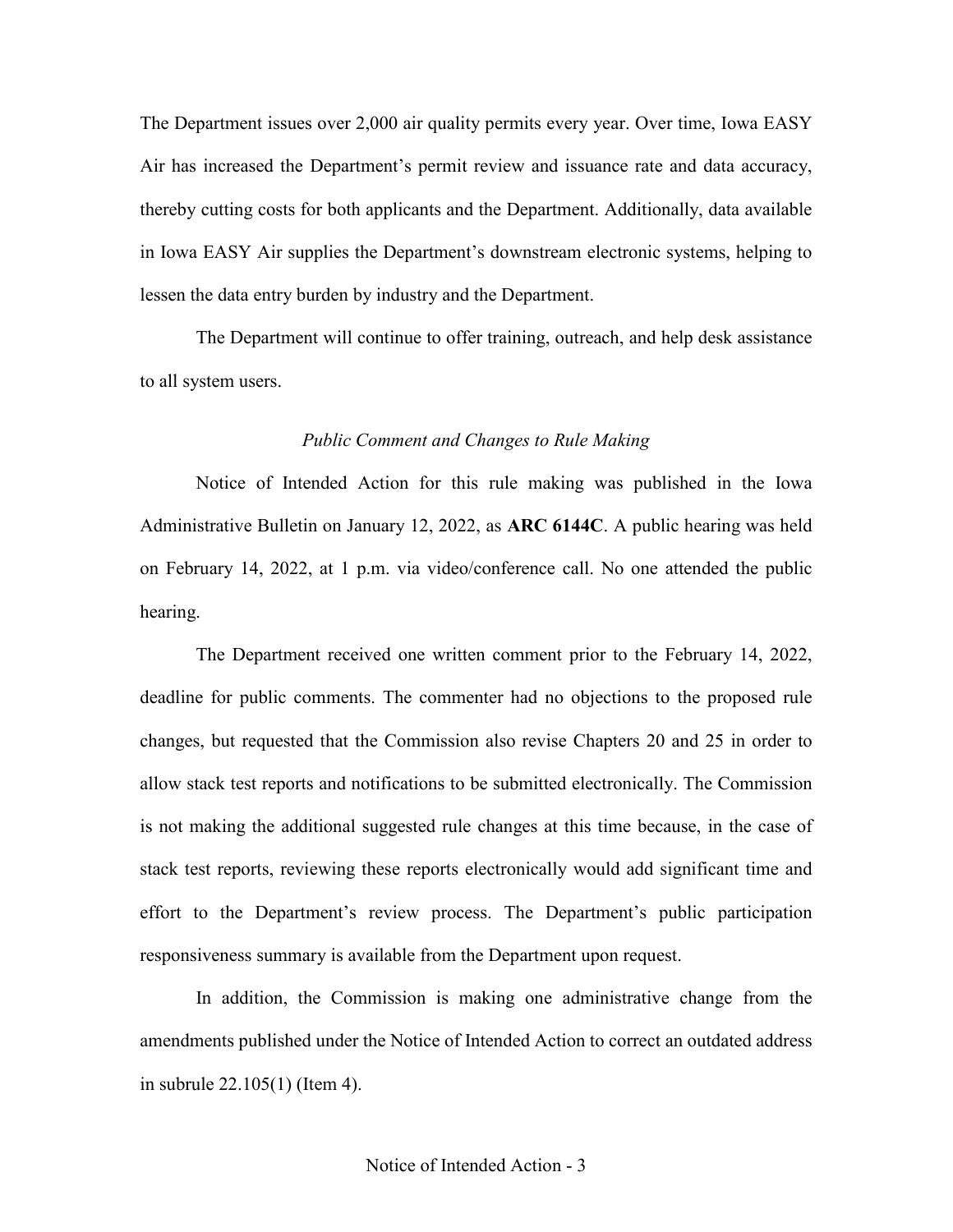#### *Adoption of Rule Making*

This rule making was adopted by the Commission on March 15, 2022.

## *Fiscal Impact*

This rule making has no fiscal impact to the State of Iowa. A copy of the fiscal impact statement is available from the Department upon request.

## *Jobs Impact*

After analysis and review of this rule making, no impact on jobs has been found. A copy of the jobs impact statement is available from the Department upon request.

## *Waivers*

Any person who believes that the application of the discretionary provisions of this rule making would result in hardship or injustice to that person may petition the Department for a waiver of the discretionary provisions, if any, pursuant to 561—Chapter 10.

## *Review by Administrative Rules Review Committee*

The Administrative Rules Review Committee, a bipartisan legislative committee which oversees rule making by executive branch agencies, may, on its own motion or on written request by any individual or group, review this rule making at its regular monthly [meeting](https://www.legis.iowa.gov/committees/meetings/meetingsListComm?groupID=705&ga=89) or at a special meeting. The Committee's meetings are open to the public, and interested persons may be heard as provided in Iowa Code section 17A.8(6).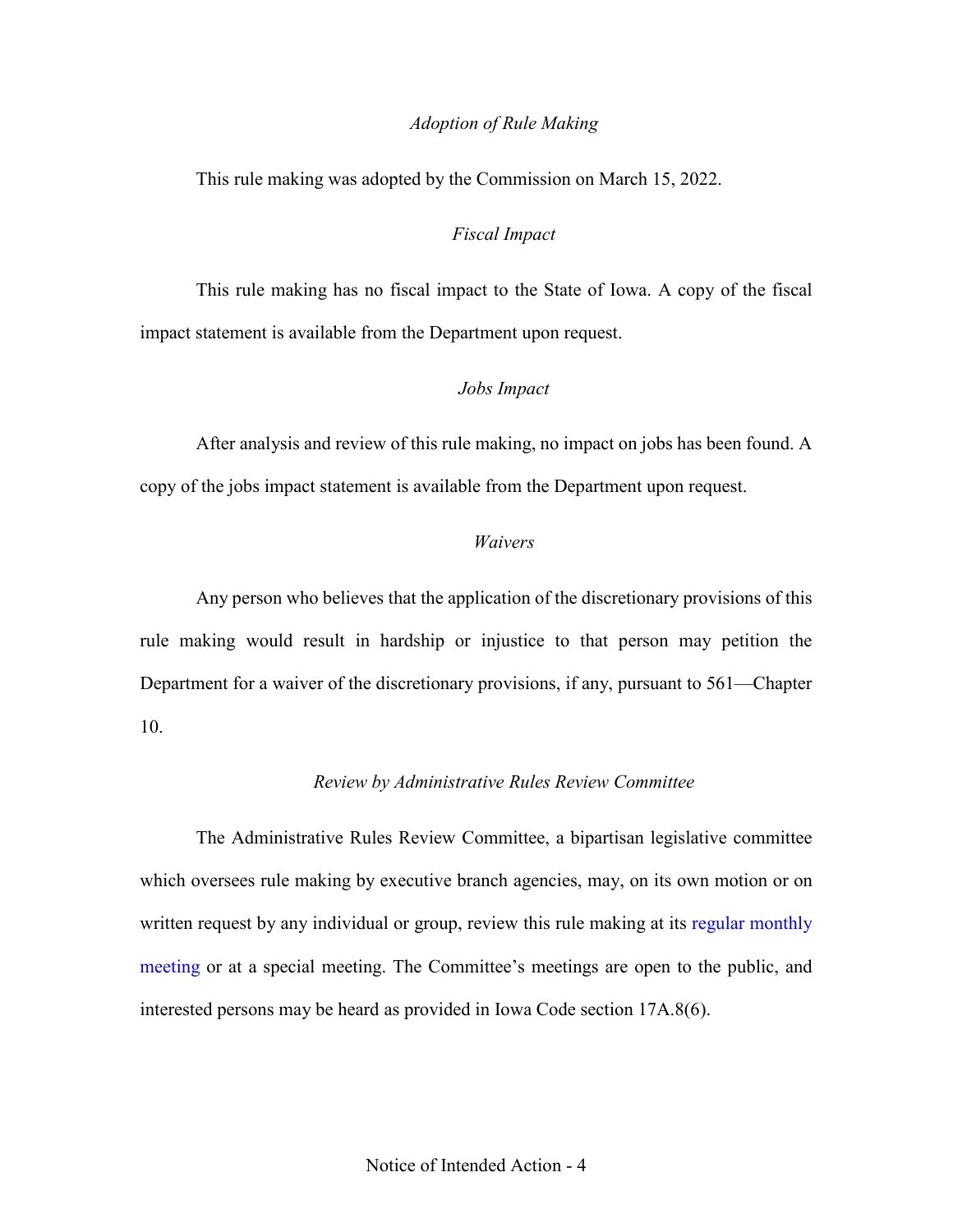#### *Effective Date*

This rule making will become effective on May 11, 2022.

The following rule-making actions are adopted:

**ITEM 1**. Amend rule **567—20.2(455B)**, definition of "Electronic format," as follows:

*"Electronic format," "electronic submittal,*" and *"electronic submittal format,*" for purposes of the rules in 567—Chapters 20 through 35, mean a software, Internet-based, or other electronic means specified by the department for submitting air quality information or fees to the department related to, but not limited to, applications, certifications, determination requests, emissions inventories, forms, notifications, payments, permit applications and registrations. References to these information submittal methods in 567— Chapters 20 through 35 may, as specified by the department, include electronic submittal as stated in the applicable administrative rules.

**ITEM 2.** Amend subrule 21.1(3) as follows:

**21.1(3)** *Emissions inventory.* The person responsible for equipment as defined herein shall provide information on fuel use, materials processed, air contaminants emitted (including greenhouse gases as "greenhouse gas" is defined in rule [567—20.2\(455B\)\)](https://www.legis.iowa.gov/docs/iac/rule/567.20.2.pdf), estimated rate of emissions, periods of emissions or other air pollution information to the director upon the director's written request for use in compiling and maintaining an emissions inventory for evaluation of the air pollution situation in the state and its various parts. The Until December 31, 2022, the information requested shall be submitted on forms or by electronic format specified by the department. On or after January 1, 2023, the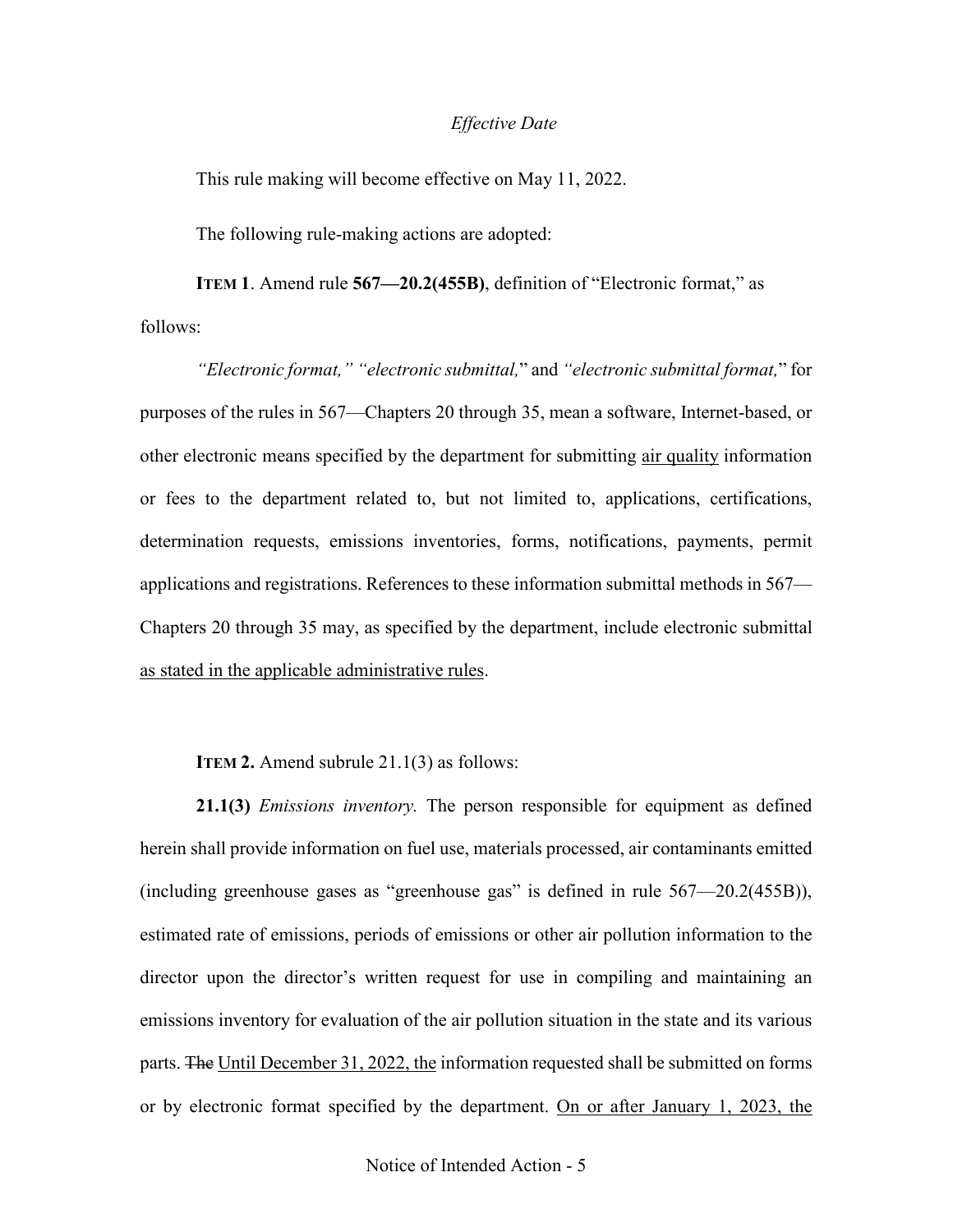information requested shall be submitted in the electronic format specified by the department, if electronic submittal is provided. All information in regard to both actual and allowable emissions shall be public records, and any publication of such data shall be limited to actual and allowable air contaminant emissions.

**ITEM 3.** Amend subrule 22.1(3), introductory paragraph, as follows:

**22.1(3)** *Construction permits.* The owner or operator of a new or modified stationary source shall apply for a construction permit. One Until December 31, 2022, one copy of a construction permit application for a new or modified stationary source shall be presented or mailed to the air quality bureau of the department of natural resources. Application submission methods may include, but are not limited to, U.S. Postal Service, private parcel delivery services, and hand delivery. Applications are not required to be submitted by certified mail. Alternatively, the owner or operator may apply for a construction permit for a new or modified stationary source through the electronic submittal format specified by the department. References to "application(s)," "certification(s)," "determination request(s)," "emissions inventory(ies)," "fees," "form(s)," "notification(s)," "payment(s)," "permit application(s)," and "registration(s)" in rules [567—22.1\(](https://www.legis.iowa.gov/docs/iac/rule/567.22.1.pdf)455B) through [567—22.10\(](https://www.legis.iowa.gov/docs/iac/rule/567.22.10.pdf)455B) may, as specified by the department, include electronic submittal. An owner or operator applying for a permit as required pursuant to rule [567—31.3\(](https://www.legis.iowa.gov/docs/iac/rule/567.31.3.pdf)455B) (nonattainment new source review) or rule [567—](https://www.legis.iowa.gov/docs/iac/rule/567.33.3.pdf) [33.3\(](https://www.legis.iowa.gov/docs/iac/rule/567.33.3.pdf)455B) (prevention of significant deterioration (PSD)) shall present or mail to the department one hard copy of a construction permit application to the address specified above and, upon request from the department, shall also submit one electronic copy and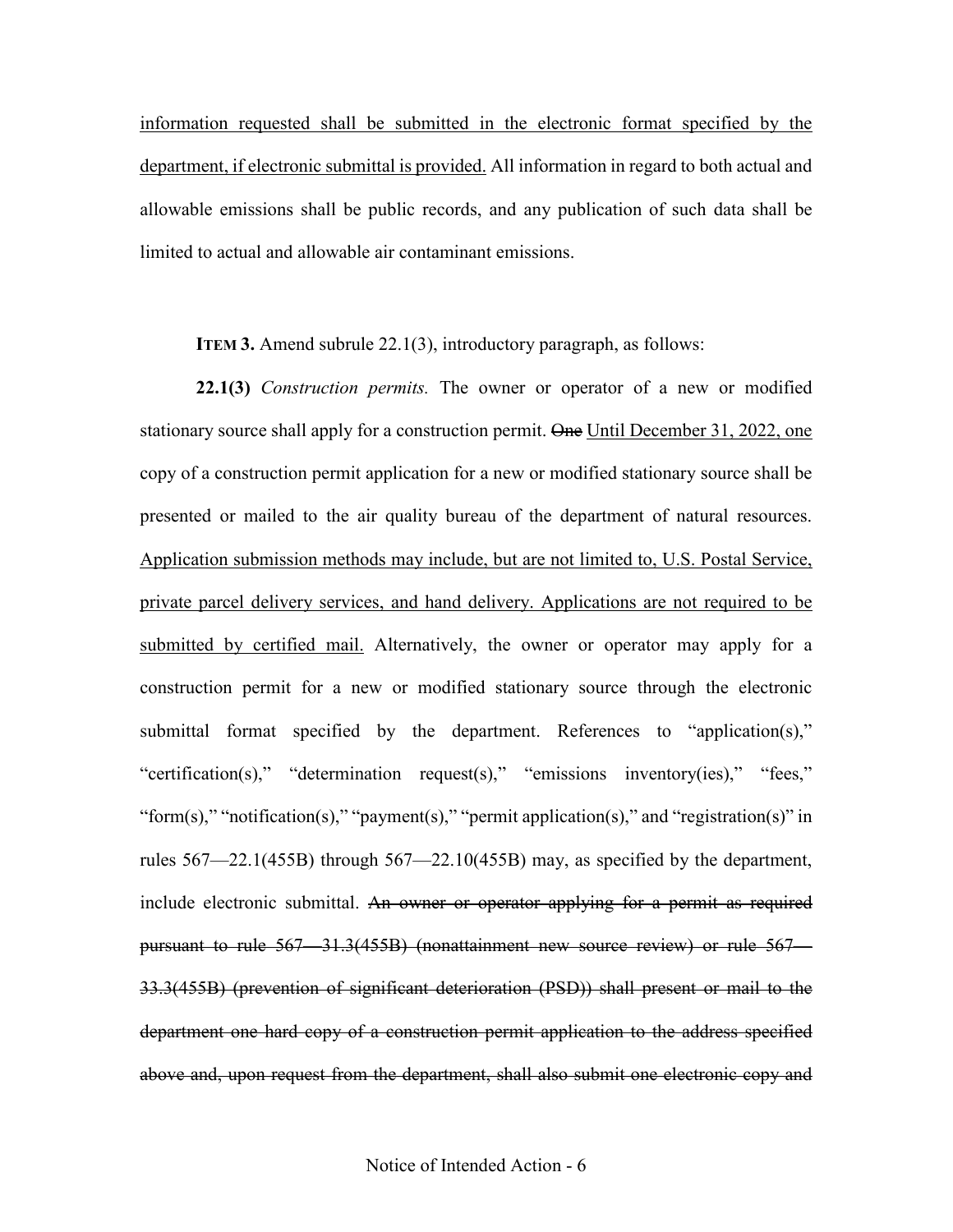one additional hard copy of the application. Application submission methods may include, but are not limited to, U.S. Postal Service, private parcel delivery services, and hand delivery. Applications are not required to be submitted by certified mail. The owner or operator of any new or modified industrial anaerobic lagoon shall apply for a construction permit as specified in this subrule and as provided in [567—Chapter 22.](https://www.legis.iowa.gov/docs/iac/chapter/567.22.pdf) The owner or operator of a new or modified anaerobic lagoon for an animal feeding operation shall apply for a construction permit as provided in [567—Chapter 65.](https://www.legis.iowa.gov/docs/iac/chapter/567.65.pdf)

Until December 31, 2022, an owner or operator applying for a permit as required pursuant to rule [567—31.3\(](https://www.legis.iowa.gov/docs/iac/rule/567.31.3.pdf)455B) (nonattainment new source review) or rule [567—](https://www.legis.iowa.gov/docs/iac/rule/567.33.3.pdf) [33.3\(](https://www.legis.iowa.gov/docs/iac/rule/567.33.3.pdf)455B) (prevention of significant deterioration (PSD)) shall present or mail to the department one hard copy of a construction permit application to the address specified above and, upon request from the department, shall also submit one electronic copy and one additional hard copy of the application. Alternatively, the owner or operator may apply for a permit as required pursuant to rule  $567-31.3(455B)$  or rule  $567-33.3(455B)$ through the electronic submittal format specified by the department.

The owner or operator of any new or modified industrial anaerobic lagoon shall apply for a construction permit as specified in this subrule and as provided in [567—Chapter](https://www.legis.iowa.gov/docs/iac/chapter/567.22.pdf)  [22.](https://www.legis.iowa.gov/docs/iac/chapter/567.22.pdf) The owner or operator of a new or modified anaerobic lagoon for an animal feeding operation shall apply for a construction permit as provided in [567—Chapter 65.](https://www.legis.iowa.gov/docs/iac/chapter/567.65.pdf)

On or after January 1, 2023, construction permit applications, including the information referenced above and in rules [567—22.1\(](https://www.legis.iowa.gov/docs/iac/rule/567.22.1.pdf)455B) through [567—22.10\(](https://www.legis.iowa.gov/docs/iac/rule/567.22.10.pdf)455B), shall be submitted in the electronic format specified by the department, if electronic submittal is provided.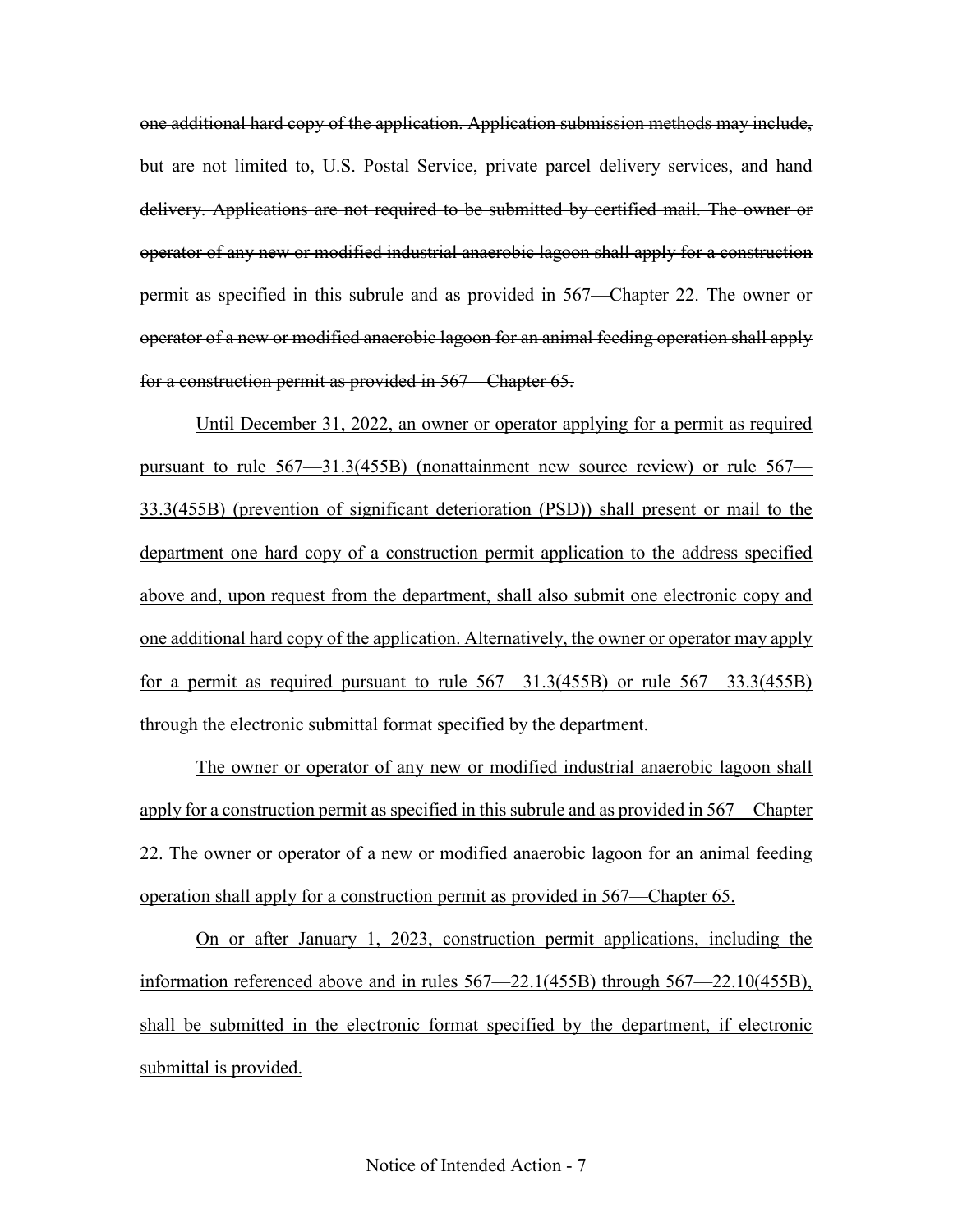**ITEM 4.** Amend rule 567—22.105(455B) as follows:

#### **567—22.105(455B) Title V permit applications.**

**22.105(1)** *Duty to apply.* For each source required to obtain a Title V operating permit, the owner or operator or designated representative, where applicable, shall, until December 31, 2022, present or mail a complete and timely permit application in accordance with this rule to the following locations: Iowa Department of Natural Resources, Air Quality Bureau, 502 East 9th Street, Des Moines, Iowa 50319 (one copy); and U.S. EPA Region VII, 11201 Renner Boulevard, Lenexa, Kansas 66219 (one copy); and, if applicable, the local permitting authority, which is either Linn County Public Health Department, Air Quality Division, 501 13th Street NW, Cedar Rapids, Iowa 52405 Air Quality Branch, 1020 6th Street SE, Cedar Rapids, Iowa 52401 (one copy); or Polk County Public Works, Air Quality Division, 5885 NE 14th Street, Des Moines, Iowa 50313 (one copy). Application submission methods may include, but are not limited to, U.S. Postal Service, private parcel delivery services, or hand delivery. Applications are not required to be submitted by certified mail. Alternatively, an owner or operator may submit a complete and timely application through the electronic submittal format specified by the department. An owner or operator of a source required to obtain a Title V permit pursuant to subrule [22.101\(1\)](https://www.legis.iowa.gov/docs/iac/rule/567.22.101.pdf) shall submit all required fees as required in [567—Chapter 30.](https://www.legis.iowa.gov/docs/iac/chapter/567.30.pdf)

On or after January 1, 2023, Title V operating permit applications, including the information referenced above and in rules [567—22.100\(](https://www.legis.iowa.gov/docs/iac/rule/567.22.100.pdf)455B) through [567—](https://www.legis.iowa.gov/docs/iac/rule/567.22.116.pdf) [22.116\(](https://www.legis.iowa.gov/docs/iac/rule/567.22.116.pdf)455B), shall be submitted in the electronic format specified by the department, if electronic submittal is provided. An owner or operator of a source required to obtain a Title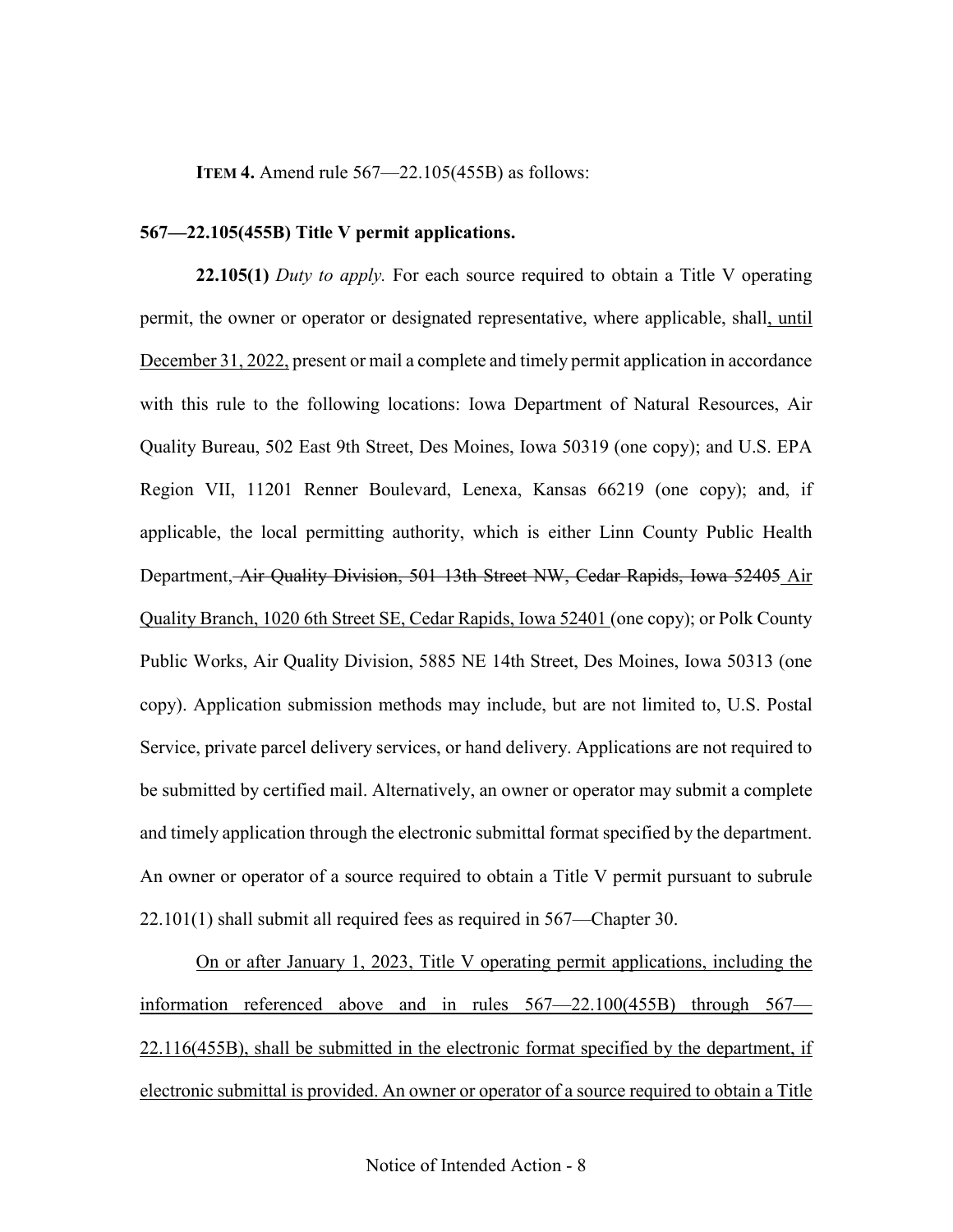V permit pursuant to subrule  $22.101(1)$  shall submit all required fees as required in [567—](https://www.legis.iowa.gov/docs/iac/chapter/567.30.pdf) [Chapter 30.](https://www.legis.iowa.gov/docs/iac/chapter/567.30.pdf)

*a.* and *b.* No change.

**22.105(2)** *Standard application form and required information.* To apply for a Title V permit, applicants shall , until December 31, 2022, complete the standard permit application form available only from the department and supply all information required by the filing instructions found on that form. The information submitted must be sufficient to evaluate the source and its application and to determine all applicable requirements and to evaluate the fee amount required by rule [567—30.4\(](https://www.legis.iowa.gov/docs/iac/rule/567.30.4.pdf)455B). If a source is not a major source and is applying for a Title V operating permit solely because of a requirement imposed by paragraphs [22.101\(1\)](https://www.legis.iowa.gov/docs/iac/rule/567.22.101.pdf)*"c"* and *"d,"* then the information provided in the operating permit application may cover only the emissions units that trigger Title V applicability. The applicant shall submit the information called for by the application form for each emissions unit to be permitted, except for activities which are insignificant according to the provisions of rule 567 - 22.103(455B). The applicant shall provide a list of all insignificant activities and specify the basis for the determination of insignificance for each activity. Nationally standardized forms shall be used for the acid rain portions of permit applications and compliance plans, as required by regulations promulgated under Title IV of the Act. The standard application form and any attachments shall require that the following information be provided: Alternatively, an owner or operator may submit a complete and timely application through the electronic submittal format specified by the department.

On or after January 1, 2023, the standard application form shall be submitted in the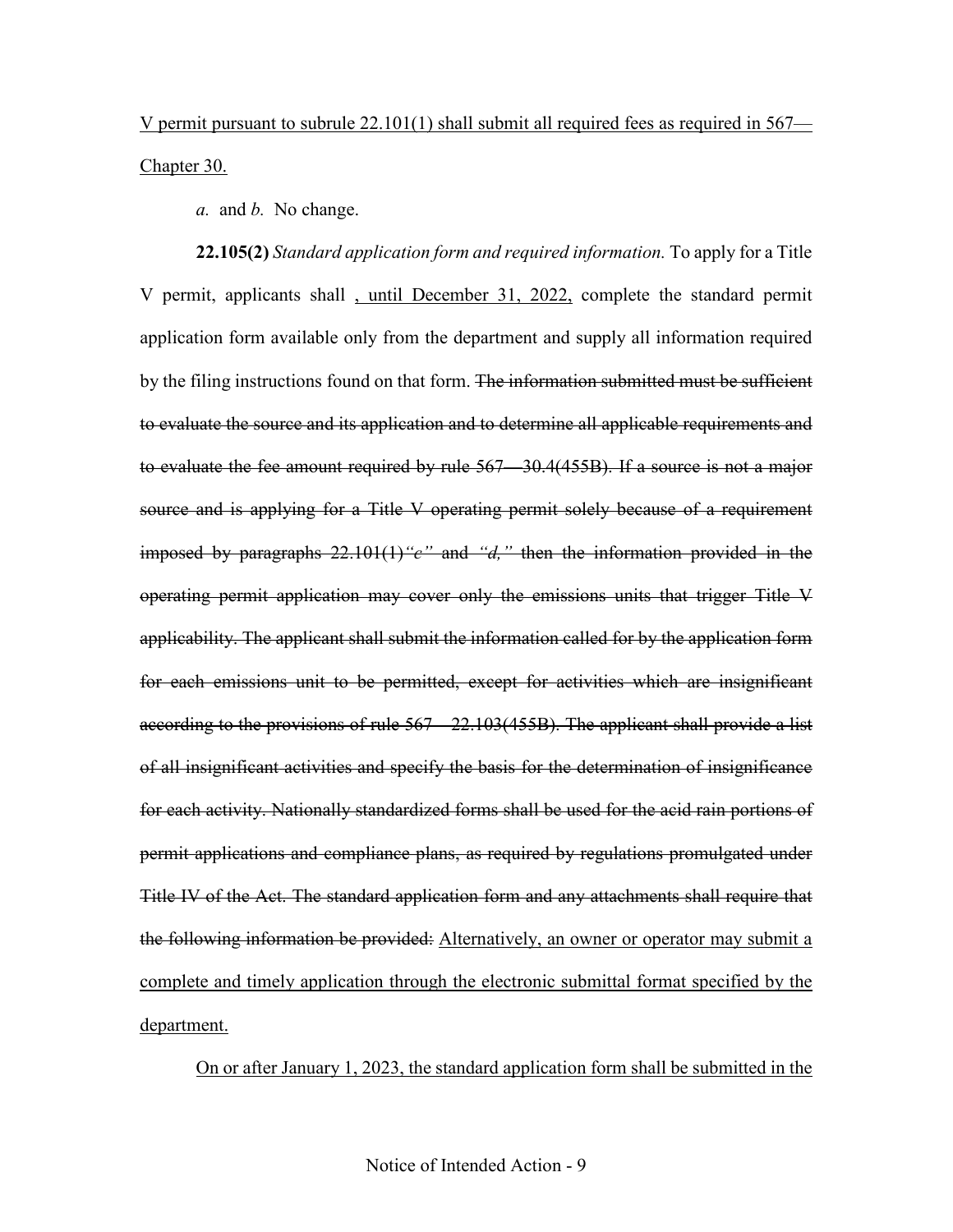electronic format specified by the department, if electronic submittal is provided.

The information submitted must be sufficient to evaluate the source and its application and to determine all applicable requirements and to evaluate the fee amount required by rule [567—30.4\(](https://www.legis.iowa.gov/docs/iac/rule/567.30.4.pdf)455B). If a source is not a major source and is applying for a Title V operating permit solely because of a requirement imposed by [paragraphs](https://www.legis.iowa.gov/docs/iac/rule/567.22.101.pdf)  [22.101\(1\)](https://www.legis.iowa.gov/docs/iac/rule/567.22.101.pdf)*"c"* and *["d,"](https://www.legis.iowa.gov/docs/iac/rule/567.22.101.pdf)* then the information provided in the operating permit application may cover only the emissions units that trigger Title V applicability. The applicant shall submit the information called for by the application form for each emissions unit to be permitted, except for activities which are insignificant according to the provisions of rule [567—22.103\(](https://www.legis.iowa.gov/docs/iac/rule/567.22.103.pdf)455B). The applicant shall provide a list of all insignificant activities and specify the basis for the determination of insignificance for each activity.

Unless otherwise specified in [subrule 22.128\(4\),](https://www.legis.iowa.gov/docs/iac/rule/567.22.128.pdf) nationally standardized forms shall be used for the acid rain portions of permit applications and compliance plans, as required by regulations promulgated under Title IV of the Act. The standard application form and any attachments shall require that the following information be provided:

*a.* to *j.* No change.

**22.105(3)** to **22.105(5)** No change.

**ITEM 5.** Amend subrule 22.128(4) as follows:

**22.128(4)** *Submission of copies.* One copy of all permit applications shall, until December 31, 2022, be presented or mailed to the air quality bureau of the department of natural resources. Alternatively On or after January 1, 2023, the designated representative may, as specified by the department, submit the application through electronic submittal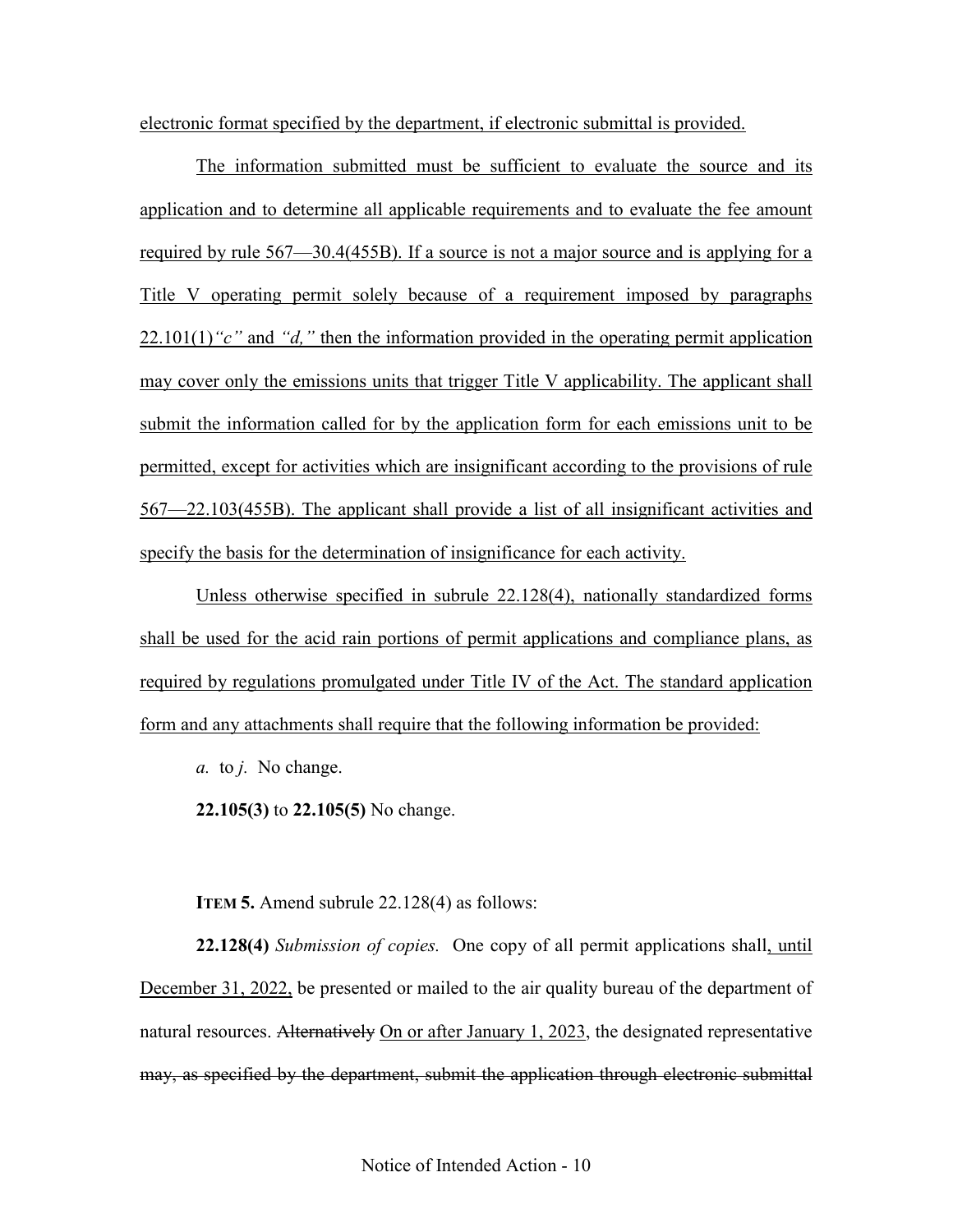shall submit the application in the electronic format specified by the department, if electronic submittal is provided.

Date

Kayla Lyon, Director

 $\mathcal{L}_\mathcal{L}$  , where  $\mathcal{L}_\mathcal{L}$  , we have the set of the set of the set of the set of the set of the set of the set of the set of the set of the set of the set of the set of the set of the set of the set of the set